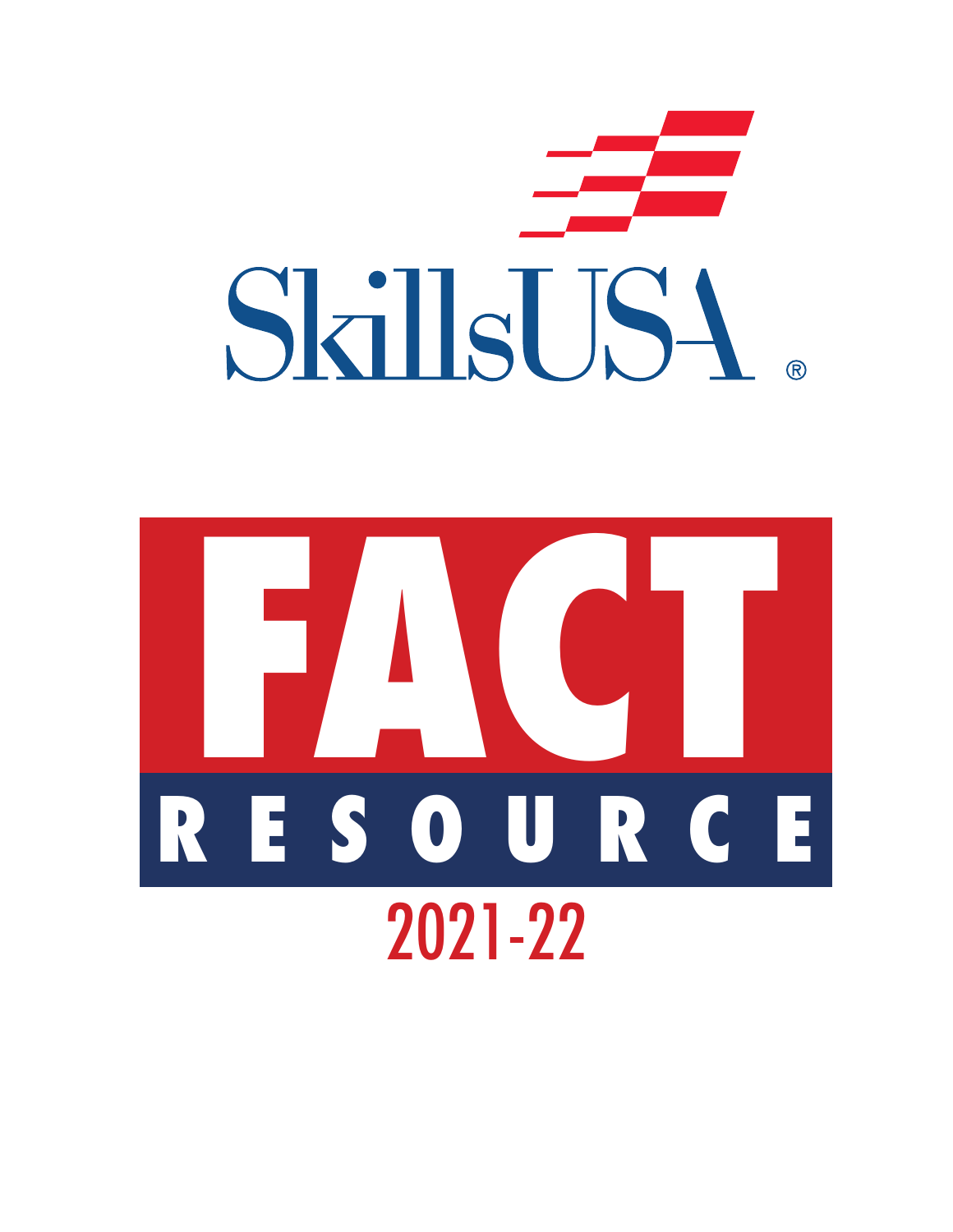# **SkillsUSA Fact Resource • 2021-22**

# **Purpose**

The purpose of this document is to help foster consistent messaging at all levels of SkillsUSA by providing the organization's most current and relevant facts, statistics and program information in one easy-to-navigate resource. This document will be regularly updated as necessary by the Office of Communications and should be viewed as the primary resource for current SkillsUSA facts and stats.

# **Table of Contents**

|--|--|

#### **Membership Statistics**

#### **The SkillsUSA Framework**

#### The SkillsUSA Program of Work

#### **SkillsUSA Resources and Programs**

### **Washington Leadership Training Institute**

### **National Leadership and Skills Conference**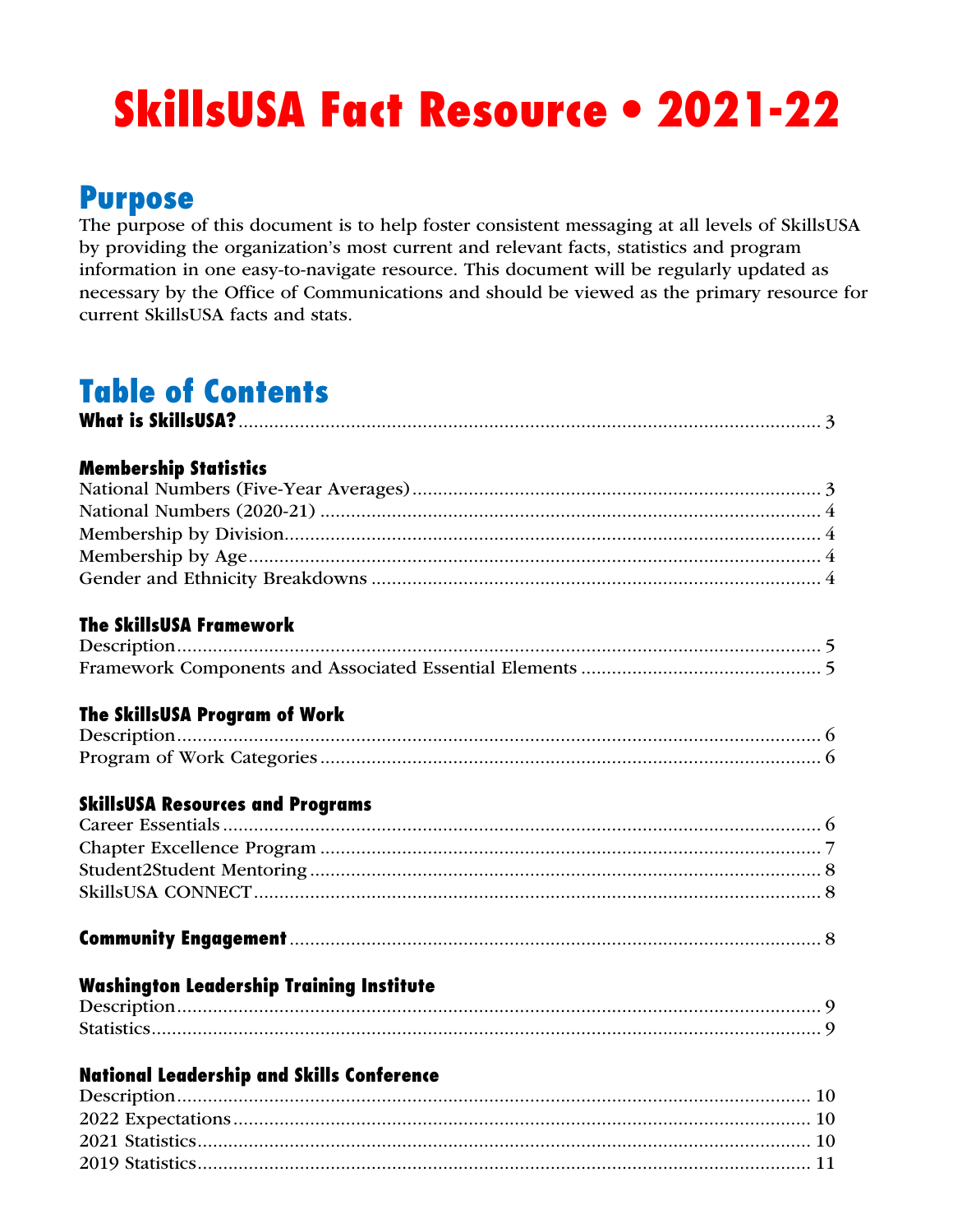# **SkillsUSA Championships**

# 

# "Why SkillsUSA?" Talking Points

| National Research Center for College and University Admissions Survey  16 |  |
|---------------------------------------------------------------------------|--|
|                                                                           |  |

# **Quotes About SkillsUSA**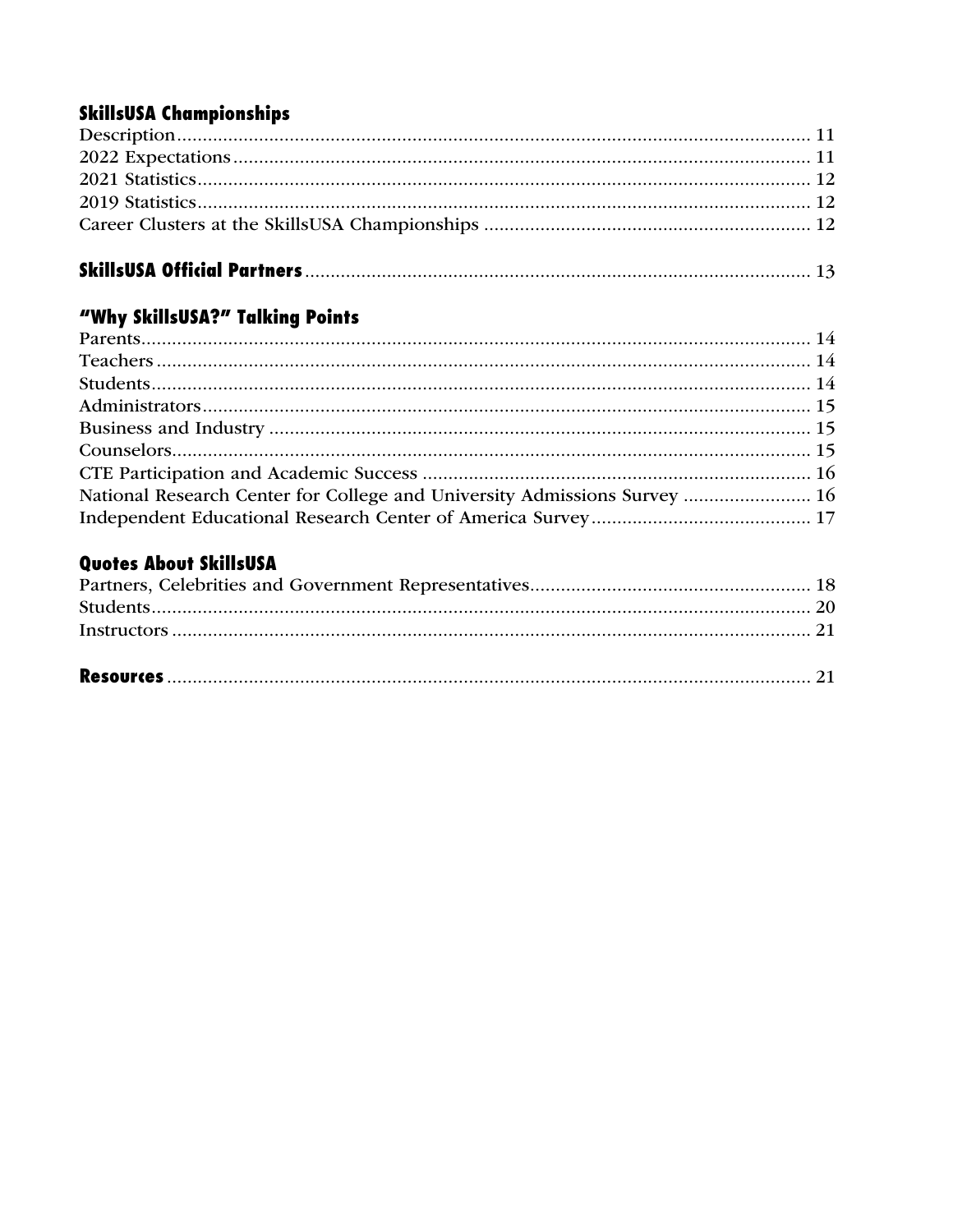# <span id="page-3-0"></span>What is SkillsUSA?

*The statements below are listed in order of importance, so use the first paragraph to describe the organization and then add the other information as deemed necessary in the order in which they're listed.*

#### *SkillsUSA is a partnership of students, teachers and industry working together to ensure America has a skilled workforce. We help each student excel.*

SkillsUSA's mission is to empower its members to become world-class workers, leaders and responsible American citizens. We improve the quality of our nation's future skilled workforce through the development of SkillsUSA Framework skills that include personal, workplace and technical skills grounded in academics.

Our vision is to produce the most highly skilled workforce in the world, providing every member the opportunity for career success.

A nonprofit national education association, SkillsUSA serves middle-school, high-school and college/postsecondary students preparing for careers in trade, technical and skilled service occupations.

More than 650 business, industry and labor organizations actively support SkillsUSA at the national level through financial aid, in-kind contributions and involvement in SkillsUSA activities. Many more support state associations and local chapters.

SkillsUSA is recognized by the U.S. Department of Education and the U.S. Department of Labor as a successful model of employer-driven youth development training.

# Membership

The global pandemic affected all chapters in 2020-21, from slashed school budgets to increased *recruitment obstacles. Overall membership numbers dropped across the board as a result, but we expect to recover quickly as we emerge from the pandemic and its associated restrictions. Therefore, when providing SkillsUSA membership numbers in promotional copy (online, in print, etc.), we recommend that the "Five-Year Averages" numbers below be used rather than the specific 2020-21 membership numbers (also included below). We believe the average numbers (averaged from the 2016-17 through 2020-21 school years) more accurately reflect the general membership scope of the organization when specific 2020-21 numbers are not required. For example, when writing text describing SkillsUSA's membership, we recommend, "SkillsUSA averages nearly 395,000 members each year."* 

#### National Numbers (Five-Year Averages)\*

- Average annual membership (including alumni and Honorary Life): 394,400.
- Associations in 50 states and Puerto Rico, Virgin Islands and District of Columbia.
- Average student members per year: 314,510.
- Average teacher members (SkillsUSA Professionals) per year: 19,019.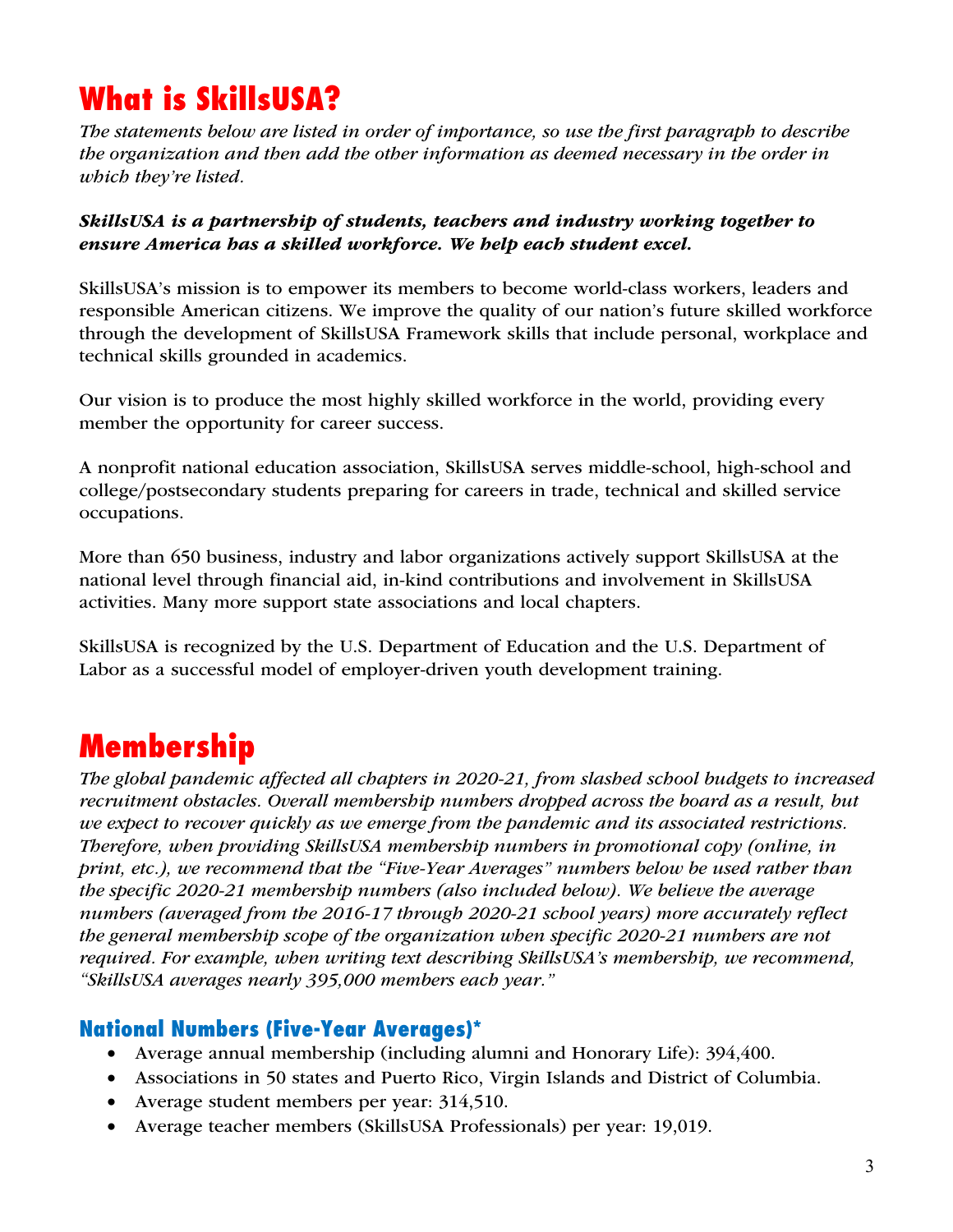- <span id="page-4-0"></span>• Average SkillsUSA schools per year: 4,121.
- Average SkillsUSA classrooms per year: 17,489.
- Average middle school members per year: 2,643.
- Average high school members per year: 292,651.
- Average College/Postsecondary members per year: 38,214.
- Total cumulative members served since 1965: 13,924,829. (also acceptable: nearly 14 million).

*\*Five-year membership averages for the 2016-17 school year through the 2020-21 school year.*

#### National Numbers (2020-21)

- 2020-21 total membership (including alumni and Honorary Life): 293,804.\*\*
- 2020-21 student members: 218,382.
- 2020-21 teacher members (SkillsUSA Professionals): 13,668.
- SkillsUSA schools: 3,240.
- SkillsUSA classrooms: 12,198.
- Alumni members: 61,541.
- Middle school members: 2,550.
- High school members: 206,677.
- College/postsecondary members: 25,823.

#### Membership by Division

- High School: 89%.
- College/Postsecondary: 10%.
- Middle School: 1%.

### Membership by Age

- 18 and under: 85%.
- 19-39: 14%.
- $40-64:1\%$ .

#### Gender Breakdown

- Female: 38%.
- Male: 62%.

#### Ethnicity Breakdown

- Asian:  $3\%$ .
- Black/African American: 13%.
- Hispanic/Latino: 23%.
- Multicultural: 2%.
- Native American: 3%.
- White/Caucasian: 56%.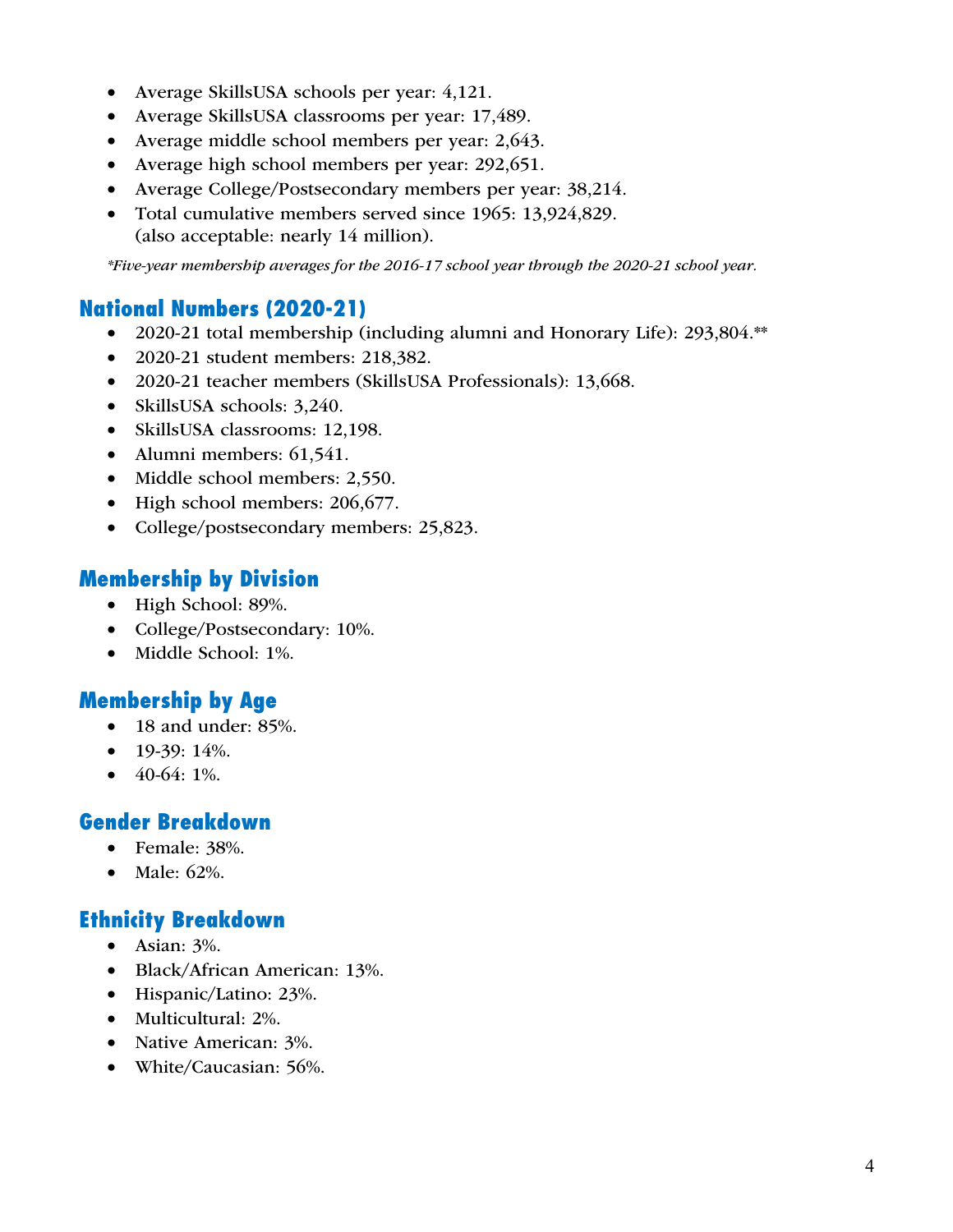# <span id="page-5-0"></span>The SkillsUSA Framework

# **Description**

The SkillsUSA Framework is the foundation for all SkillsUSA educational programs, resources and products. It is essential to SkillsUSA's mission, because it serves as the blueprint for career readiness.

The Framework is divided into three main components, and a total of 17 Essential Elements are divided among those three components. The Framework Essential Elements were developed with the direct input of over 1,000 employers and represent the skills employers consider the most crucial for a successful hire.



# Framework Components and Associated Essential Elements

| <b>Personal Skills</b>                                                                                                                                                             | <b>Workplace Skills</b>                                                                                                                                                                  | <b>Technical Skills Grounded in Academics</b>                                                                                                             |
|------------------------------------------------------------------------------------------------------------------------------------------------------------------------------------|------------------------------------------------------------------------------------------------------------------------------------------------------------------------------------------|-----------------------------------------------------------------------------------------------------------------------------------------------------------|
| Integrity.<br>Work Ethic.<br>$\bullet$<br>Professionalism.<br>$\bullet$<br>Responsibility.<br>$\bullet$<br>Adaptability/Flexibility.<br>$\bullet$<br>Self-Motivation.<br>$\bullet$ | Communication.<br>Decision Making.<br>Teamwork.<br>Multicultural<br>Sensitivity and<br>Awareness.<br>Planning,<br>$\bullet$<br>Organizing and<br>Management.<br>Leadership.<br>$\bullet$ | • Computer and<br>Technology Literacy.<br>Job-Specific Skills.<br>Safety and Health.<br>Service Orientation.<br>Professional<br>$\bullet$<br>Development. |
|                                                                                                                                                                                    |                                                                                                                                                                                          |                                                                                                                                                           |
|                                                                                                                                                                                    |                                                                                                                                                                                          |                                                                                                                                                           |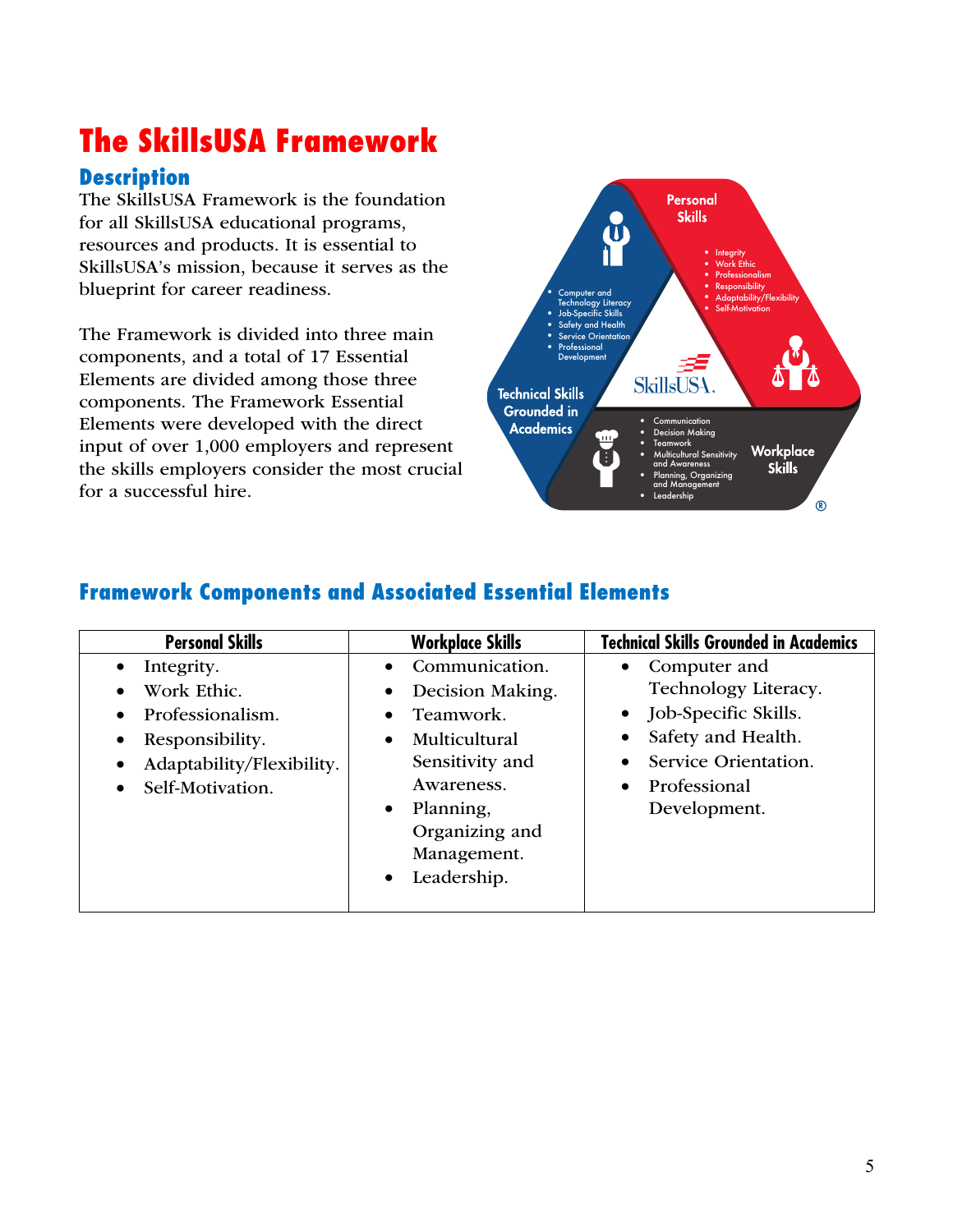# <span id="page-6-0"></span>The SkillsUSA Program of Work

#### **Description**

SkillsUSA's Program of Work (PoW) is the road map for planning and implementing chapter activities throughout the year. When a SkillsUSA chapter aligns its yearly activities with the Program of Work, students receive rich experiences that empower them to become career ready.

# Program of Work Categories

The PoW is divided into six categories, and the activities within these categories allow students the opportunity to practice and perform the Essential Elements of the SkillsUSA Framework and receive feedback to strengthen their skills. The six categories define areas of focus (committees) for a well-run chapter. Each committee has specific responsibilities, but all contribute to the overall success of the chapter.

- Advocacy and Marketing.
- Community Engagement.
- Financial Management.
- Leadership Development.
- Partner and Alumni Engagement.
- Workplace Experiences.

# SkillsUSA Resources and Programs

#### Career Essentials

The SkillsUSA Career Essentials suite is an online program that engages students in defining, implementing and measuring career-readiness skills along every point in their educational journey. Courses are available for middle-school, high-school and college/postsecondary students as well as adult learners. The SkillsUSA Career Essentials Credential is obtained through successful completion of the SkillsUSA Career Essentials suite. Successful completion of the program indicates students' proficiency in the understanding and application of careerreadiness competencies and demonstrates their ability to successfully contribute to their place of work. The program also offers instructors the opportunity for professional development by becoming a Career Essentials certified instructor.

The Career Essentials program is backed by an investment of over \$1 million from corporate America. Endorsed by the U.S. Departments of Labor and Education, it is one of the largest collaborative public-private partnerships in workforce development history. SkillsUSA based the curriculum on key career-readiness skills that were identified as most needed for new hires through gathered data and scientific research.

The SkillsUSA Career Essentials Credential has been validated by 3M, Toyota U.S.A., Toyota Motor North America, U.S. Coast Guard, Volvo Construction Equipment, Alabama Community College System, National Institute for Automotive Service Excellence (ASE), CareerSafe LLC, CBRE, Centuri, Coalition on Adult Basic Education (COABE), IAA, Kreg Tools, Magna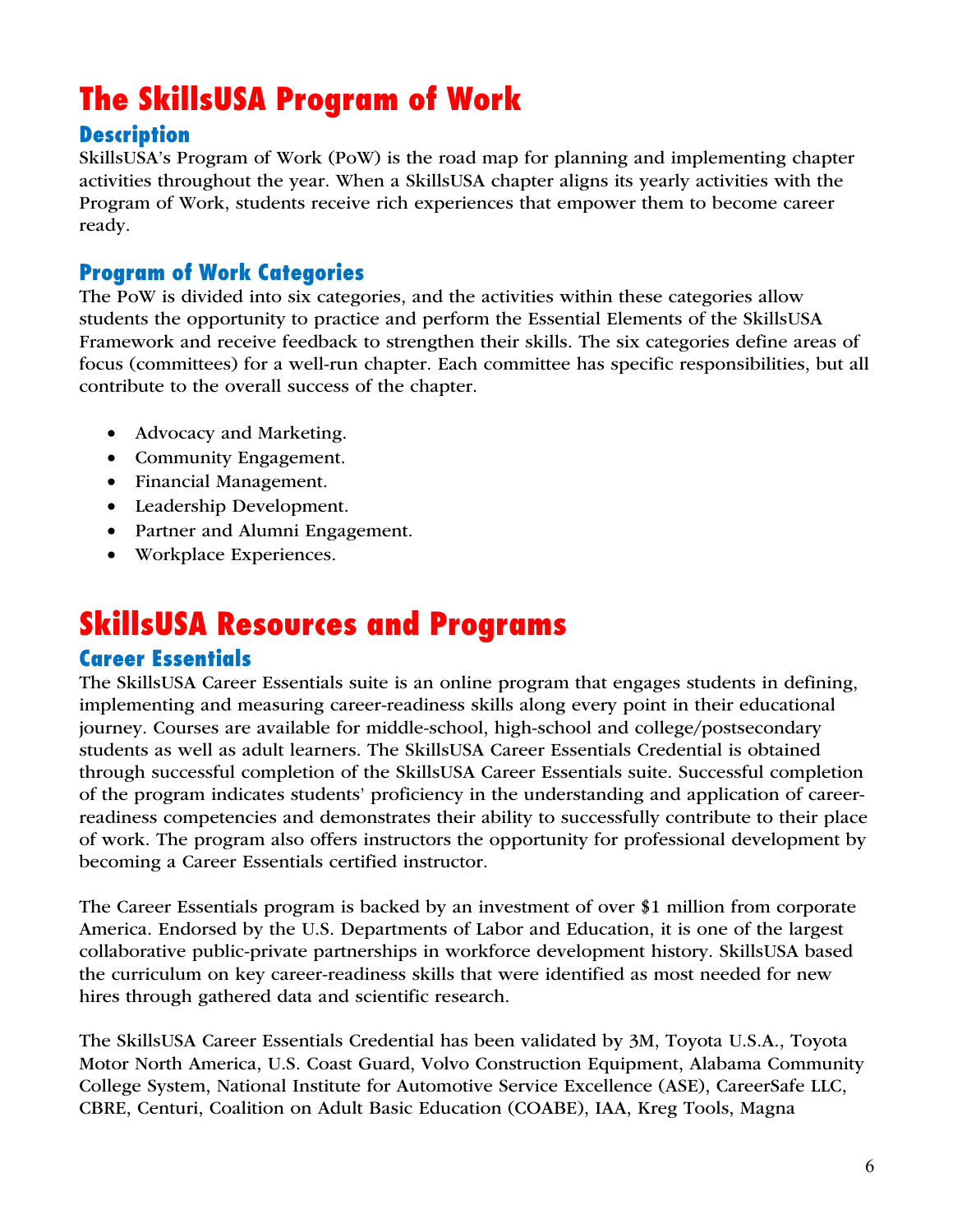<span id="page-7-0"></span>International, National Center for Construction Education and Research (NCCER), North Carolina Department of Public Instruction and Spirit AeroSystems.

Career Essentials Course Breakdown:

- Exploratory Course (ages 12-14).
- Fundamental Course (ages 14-16).
- Advanced Course (ages 17-19).
- Adult Learner Course (ages 20+).

Career Essentials Stats:

- Career Essentials has been adopted for use by schools from 42 states.
- 26,097 units of the Career Essentials courses have been completed.
- There are 298 Career Essentials certified instructors in the United States.

# Chapter Excellence Program

The Chapter Excellence Program (CEP) recognizes achievement as it relates to the integration of the SkillsUSA Framework in chapter Program of Work activities. Every chapter is encouraged to participate in the CEP, and there are three award levels to recognize program involvement. The first level honors chapters for achieving essential standards of excellence as a Quality Chapter. The second level recognizes chapters that go beyond baseline requirements with bronze, silver and gold Chapters of Distinction awards. Chapters in each state receiving the gold award are eligible for the third level: selection as a national "Models of Excellence" chapter. Best practices are gleaned from the national award winners and shared with the field to serve as models for other chapters to emulate in strengthening their local programs.

The CEP annually recognizes the top 24 SkillsUSA schools as Models of Excellence chapters, eight for each of the three components of the SkillsUSA Framework. From each group of eight, one school is chosen as the top winner for Personal Skills, one for Workplace Skills and one for Technical Skills Grounded in Academics.

2020-21 CEP Recognized Chapters

- 59 Gold-level chapters.
- 27 Silver chapters.
- 23 Bronze chapters.
- 248 Quality chapters.
- 357 Total chapters awarded.
- For the 2020-21 Models of Excellence top 24 schools, [click here](https://www.skillsusa.org/24-skillsusa-schools-named-national-models-of-excellence-3/).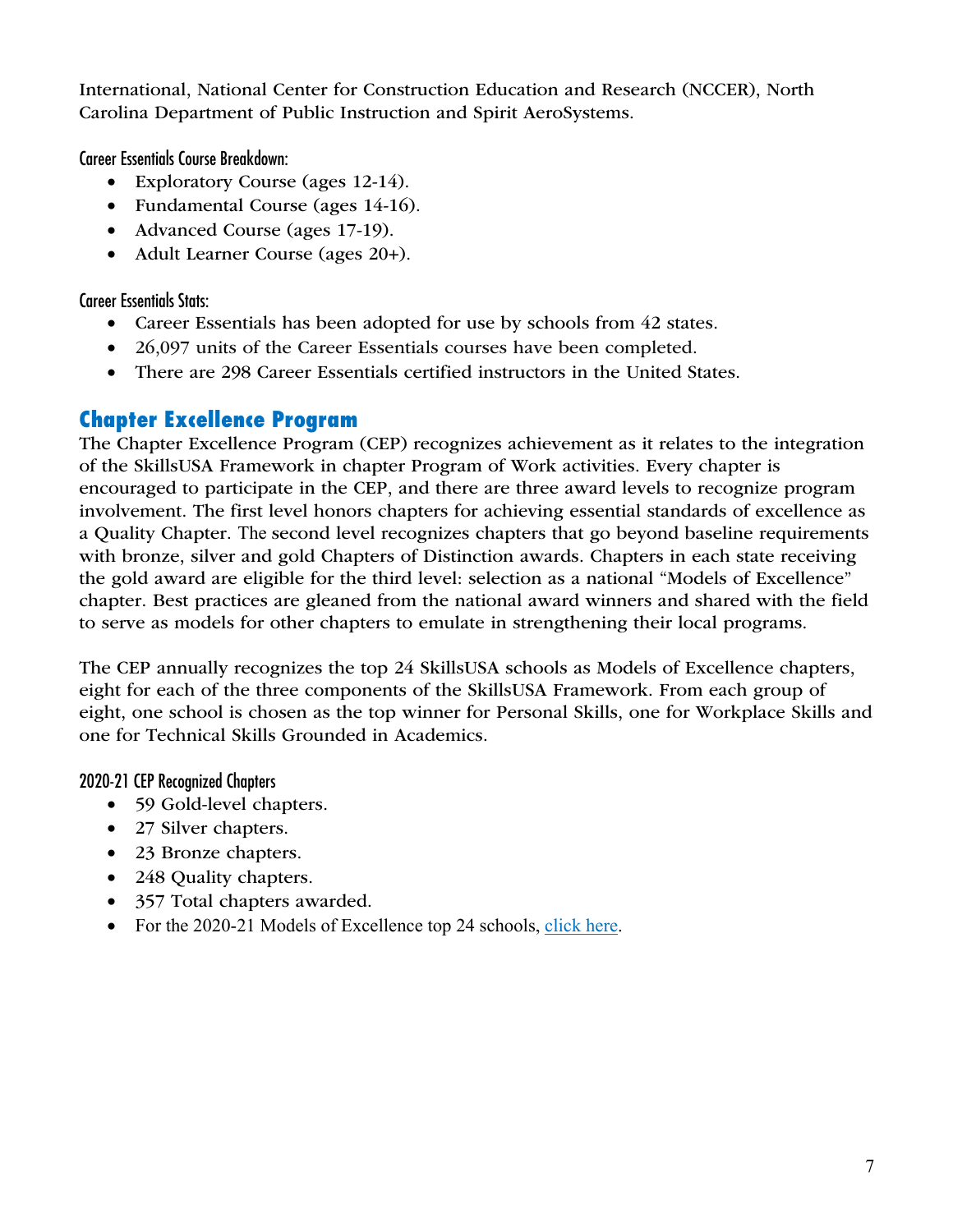# <span id="page-8-0"></span>Student2Student Mentoring

The SkillsUSA Student2Student Mentoring Program connects our members with younger students in elementary or middle school throughout the school year by facilitating SkillsUSA's "Jump Into STEM!" curriculum. Through the facilitation of lessons from the curriculum, chapters can introduce younger students to the diversity of careers within the STEM field and help them explore the STEM careers that align with their own interests and talents. Click here for details. *www.skillsusa.org/programs/mentoring-student2student/.* 

### SkillsUSA CONNECT

SkillsUSA CONNECT is SkillsUSA's online portal and data management system. The goal of this project is to connect and facilitate communication for members and stakeholders. The portal provides a user-friendly interface to support the effective delivery of SkillsUSA missioncritical programming to members, regardless of their age, geographic location or occupational training program. The portal is also used to support professional development for teachers and state SkillsUSA directors.

Most important, this new platform will allow for the development of deeper community relationships and provide richer, more meaningful experiences for everyone involved with SkillsUSA, no matter where these individuals are in their education or career paths. It will also provide a seamless path from registration to participation. During the 2021-22 school year, testing will be done on the registration aspect of the portal with selected states.

Development of SkillsUSA CONNECT will continue over several years as the project is funded. The portal currently has 6,918 users registered: 3,772 students, 1,377 advisors, 104 state directors and 164 state officers. To learn more: *www.skillsusa.org/membershipresources/skillsusa-connect/.*

# Community Engagement

"Community Engagement" is one of the six areas of SkillsUSA's Program of Work, and it's designed to "create a heart of service" within our career-ready students. As a result, students learn to assess and analyze community needs and use their technical skills for the benefit of others.

- SkillsUSA members from seven states received the President's Volunteer Service Award (PVSA) for outstanding community service in 2020-21.
- Recipients of the PVSA represented thousands of total community service hours. For the list of 2020-21 PVSA winners, go to: *https://tinyurl.com/PVSA-SkillsUSA*.
- In the past two decades, nearly 10,000 SkillsUSA students and advisors have conducted over 30,000 hours of community service during the national conference. The NLSC community service projects — planned with the host city and focused on meeting immediate community needs — are held on the Friday of conference week to keep students focused and productive while waiting for the Awards Ceremony. Projects have ranged from building repairs and painting to landscaping, a bike build and other projects requiring hands-on skills.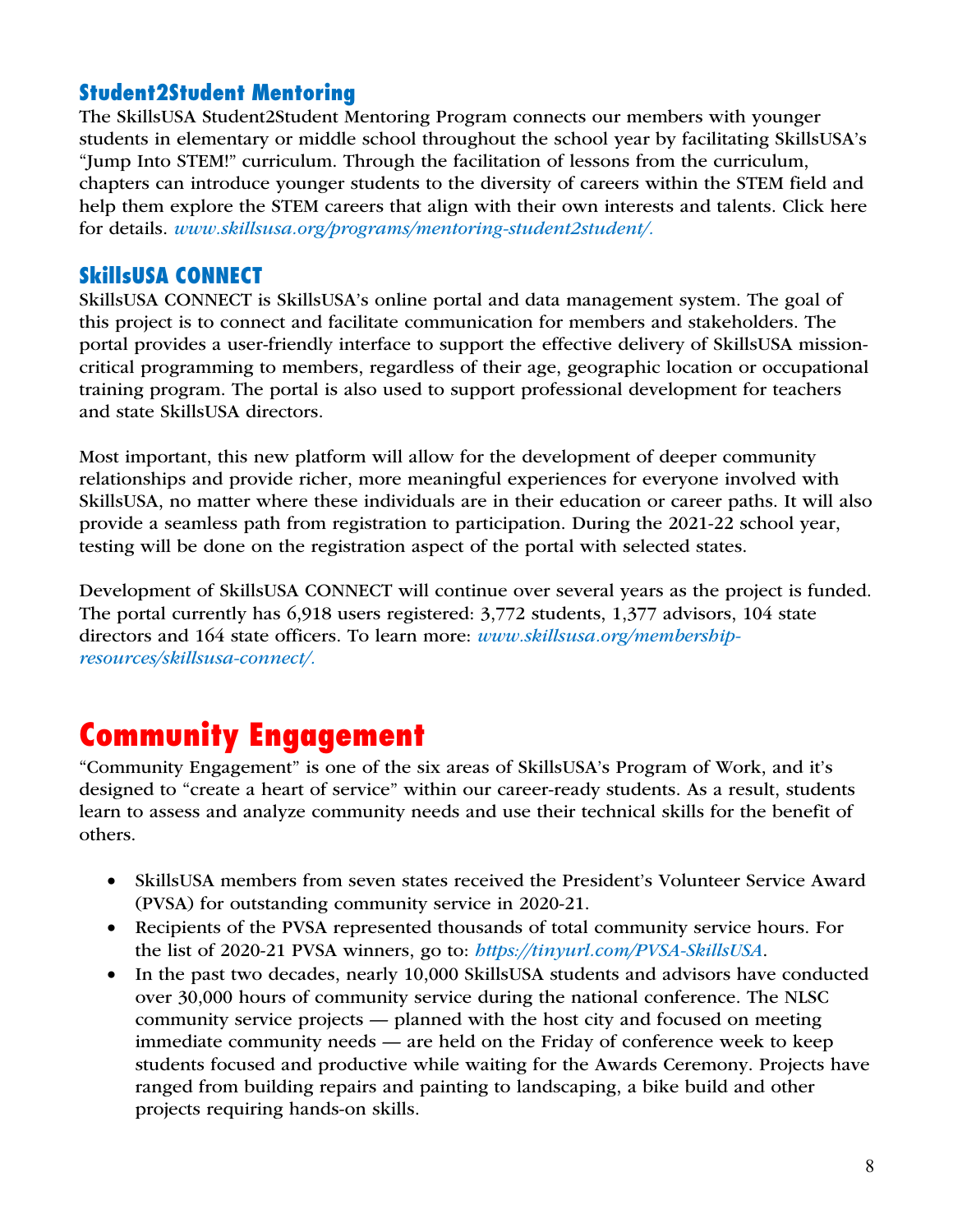<span id="page-9-0"></span>• As part of SkillsUSA's annual Program of Work, we ask local chapters to plan, promote and conduct a community service project during the SkillsUSA National Week of Service, May 2-8. Chapters are encouraged to help build awareness of SkillsUSA in their communities by publicizing their events to local media. Contacts are provided through SkillsUSA's advocacy site.

# Washington Leadership Training Institute (WLTI)

### **Description**

The Washington Leadership Training Institute (WLTI) is an annual five-day leadership conference held in Washington, D.C. Through WLTI, SkillsUSA provides advanced training for students and advisors that focuses on professionalism, communication and leadership skills. Members also receive unique opportunities to share their SkillsUSA and career and technical education experiences with elected officials.

WLTI activities include:

- Advanced leadership training.
- Q&A sessions with government representatives.
- Congressional visits.
- Tours of Washington, D.C., including monuments.
- Laying of a wreath at the Tomb of the Unknowns at Arlington National Cemetery.
- Visit to the SkillsUSA National Leadership Center.

WITI General Statistics\*:

- More than 550 students, teachers and state leaders from nearly 30 states typically participate.
- State delegations, led by students, conduct more than 130 in-person congressional visits to advocate for SkillsUSA and CTE.

*\* The above numbers are based on the 2019 WLTI, which was SkillsUSA's largest ever. The event was canceled in 2020 due to the pandemic. As of this writing, the in-person event will return in September, 2021. However, continued pandemic-related issues are expected to affect attendance and activities.*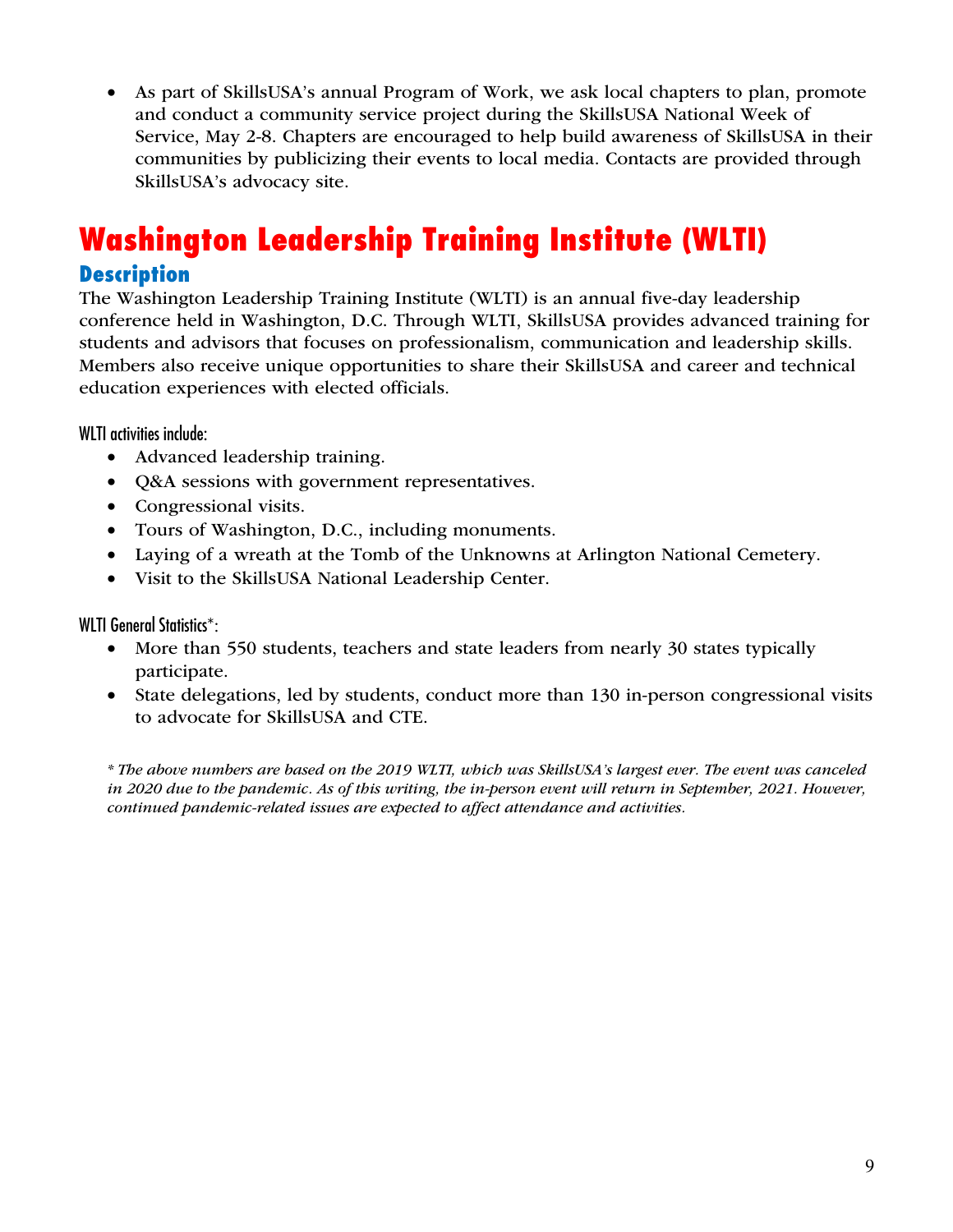# <span id="page-10-0"></span>National Leadership and Skills Conference (NLSC)

#### **Description**

SkillsUSA's National Leadership and Skills Conference — held annually during the last week in June in Atlanta, Ga. — is the showcase for the best career and technical education students in the nation. This multi-faceted convention features the SkillsUSA Championships (see below for more info), where state champions from across the nation compete head-to-head for bronze, silver and gold medals in over 100 different trade, technical and leadership competitions.

The NLSC also includes SkillsUSA TECHSPO, the nation's largest technical trade show, which boasts more than 150 exhibitors. SkillsUSA University is also held throughout the week, featuring a series of breakout seminars and workshops for students and instructors. Preconference training opportunities include leadership and character development tracks for student leaders and teachers. An opening ceremony, delegate meetings, national officer elections, large-scale community service project, awards ceremony and several social events round out the week. The NLSC and its associated events are made possible through in-kind contributions of an estimated \$36 million in time, equipment and materials. The event is currently scheduled to be held in Atlanta through 2026.

# 2022 Expectations

- June 20-24 (in-person).
- Estimated \$28 million economic impact to Atlanta.
- Estimated attendance: Nearly 18,000.
- Three general sessions with more recognition opportunities.
- More professional development for instructors.
- Competition and meeting space: 1.79 million sq. ft. (31 football fields or 41 acres).
- 107 competitions and possibly several demonstration competitions.
- More than 6,500 competitors.

# 2021 Statistics

- 5,431 (virtual) attendees.
- A record 107 competitions (including demonstration events).
- 3,707 competitors from 45 states.
- 1,100 gold, silver and bronze medals awarded, plus numerous recognition awards.
- Conference support team: 30.
- SkillsUSA TECHSPO trade show: 40 exhibitors.
- 265 educators registered for the Academy of Excellence, which offered 43 hours of professional development.
- 151 state officers from 30 states registered for Leverage state officer training.
- 61 teachers from 20 states registered for Engage advisor training.
- 273 voting delegates from 43 states registered to participate in the Delegate Sessions.

*\*While the in-person event was canceled again in 2021 due to the ongoing pandemic, the NLSC was held virtually. State competitions were conducted throughout the year in a virtual or hybrid format, and the*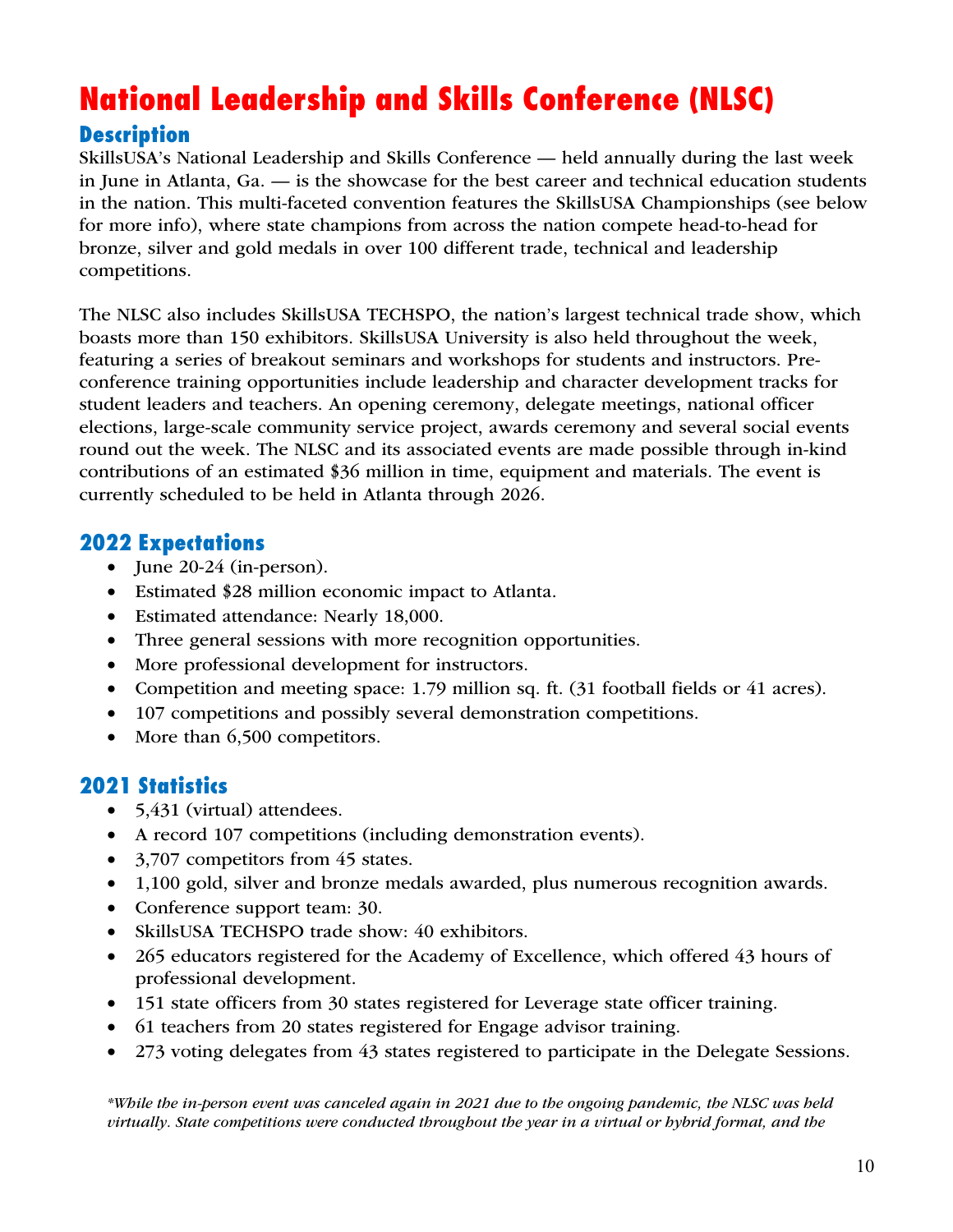<span id="page-11-0"></span>*resulting state champions competed at the national SkillsUSA Championships in the same manner, with competitions judged virtually.*

### 2019 Statistics\*

- A record 11,136 paid registrants.
- Estimated attendance: More than 19,000
- A record 104 competitions.
- A record 6,417 competitors from across the nation.
- Medals awarded: 1,150 gold, silver and bronze medals, plus 550 recognition awards.
- Total national conference volunteer hours: 58,840.
- Registered observers: 1,329.
- SkillsUSA advisors (instructors): 3,011.
- State SkillsUSA directors and state office attendees: 258.
- Conference Management Team members: 80.
- SkillsUSA TECHSPO trade show: 150 booths with 341 exhibitors.
- VIP guests: 950.

*\*These numbers from 2019 reflect the most recent in-person statistics. While a virtual conference was held in 2021, the event was canceled completely in 2020. The 2019 numbers represented the largest conference in SkillsUSA history, and we anticipate these numbers will be exceeded with a return to an in-person conference in 2022.* 

# SkillsUSA Championships

#### **Description**

During the SkillsUSA Championships — held in conjunction with the NLSC — nearly 6,500 state champions from across the nation compete in over 100 different trade, technical and leadership competitions. Contests begin locally and continue on to the regional, district, state and eventually the national SkillsUSA Championships. More than 10,000 competitive events are held each year leading up to the national competition. An estimated 240,000 members compete each year on some level (local, district, regional, state, national).

Nearly 2,000 judges and contest organizers from labor and management make the national event possible. Contests are run with the help of industry, trade associations and labor organizations. Test competencies are set by industry. The philosophy of the SkillsUSA Championships is to reward students for excellence, to involve industry in directly evaluating student performance and to keep training relevant to employers' needs.

#### 2022 Expectations

- Date: June 22-23, 2022.
- Location: Atlanta, Ga.
- Competitions: 107 and possibly several demonstration competitions.
- Competitors: More than 6,500.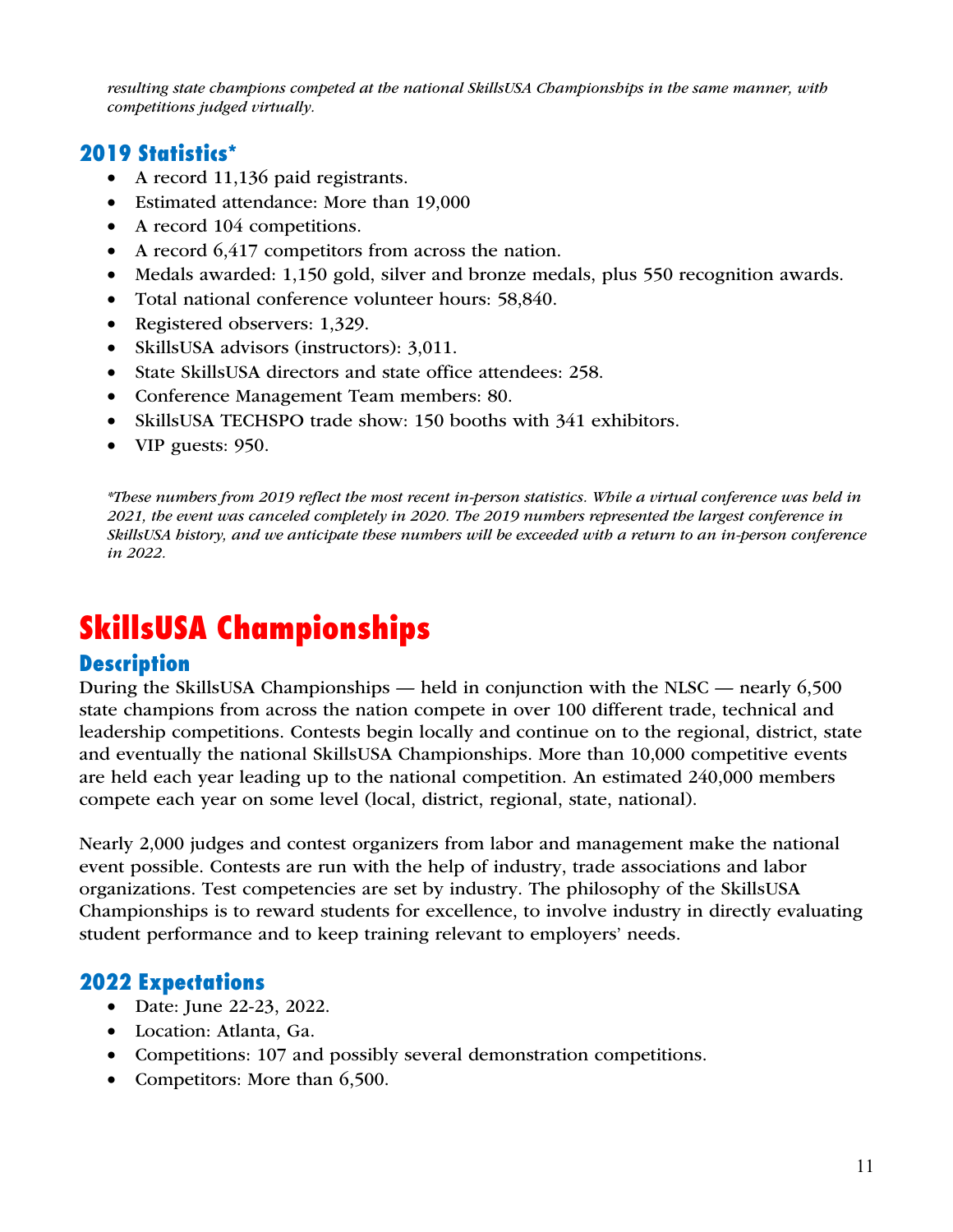### <span id="page-12-0"></span>2021 Statistics\* (event was canceled in 2020 due to pandemic and held virtually in 2021)

- Competitions: 107.
- Competitors: 3,707 (from 45 states).

*\* The SkillsUSA Championships was canceled in 2020 due to the pandemic. Competitions were held in virtual and hybrid formats in 2021.*

2019 Statistics<sup>\*</sup> (event was canceled in 2020 due to pandemic and held virtually in 2021)

- Competitions: 103 (106 planned for 2022 in Atlanta, Ga.).
- Competitors: 6,417.
- Contest technical committee members: 410.
- National education team members: 217.
- Contest judges: 909.

*\* These numbers represent the most recent in-person SkillsUSA Championships statistics.*

# Career Clusters at the SkillsUSA Championships

Each of the competitions at the SkillsUSA Championships falls under one of 11 categories known as "Career Clusters." Below is the list of career clusters and the number of 2019 sponsors for each:

- Arts and Communications (3).
- Construction (16).
- Health Sciences (3).
- Hospitality and Tourism (3).
- Human Services (2).
- Information Technology (4).
- Leadership (14).
- Manufacturing (16).
- Public Safety (2).
- Science, Technology, Engineering and Mathematics (STEM) (7).
- Transportation (10).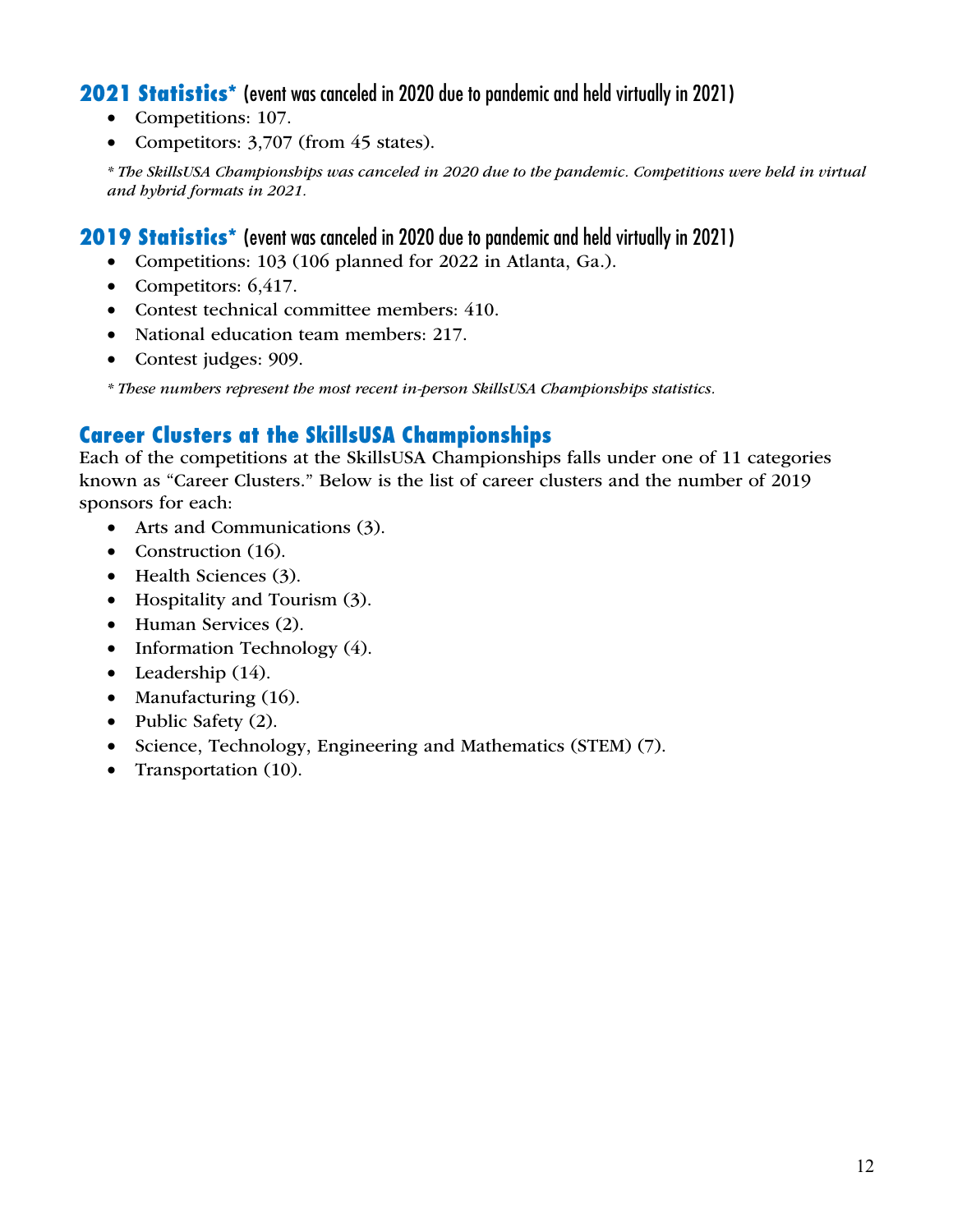# <span id="page-13-0"></span>SkillsUSA Official Partners

The following organizations have made financial contributions of at least \$25,000 and/or documented in-kind contributions of at least \$75,000 since 2020.

3M 84 Lumber Co. Aerotek AHRI (Air-Conditioning, Heating, and Refrigeration Institute) ASE (National Institute for Automotive Service Excellence) CareerSafe Carhartt Inc. Caterpillar Inc. CBRE Centuri Construction Group Channellock Inc. DCA (Distribution Contractors Association) Fine Homebuilding/Tauton Press Harbor Freight Tools for Schools The Home Depot Huntington Ingalls Industries Inc. IAA Inc. (Insurance Auto Auctions) Invitation Homes John Deere Klein Tools Inc. Kreg Tool Co. Lincoln Electric Co.

Lowe's Companies Magna International Miller Electric Mfg. Co. LLC NASSCO (National Association of Sewer Service Companies) NC3 NCCER (National Center for Construction Education and Research) NRCA (National Roofing Contractors Association) Nissan Motor Corp. in USA Pella Corp. Penske Truck Leasing Robert Bosch Tool Corp. Ryder System Inc. Snap-on Incorporated Stanley Black & Decker State Farm Insurance Companies Swinerton Toyota USA Foundation Viega LLC Volvo Construction Equipment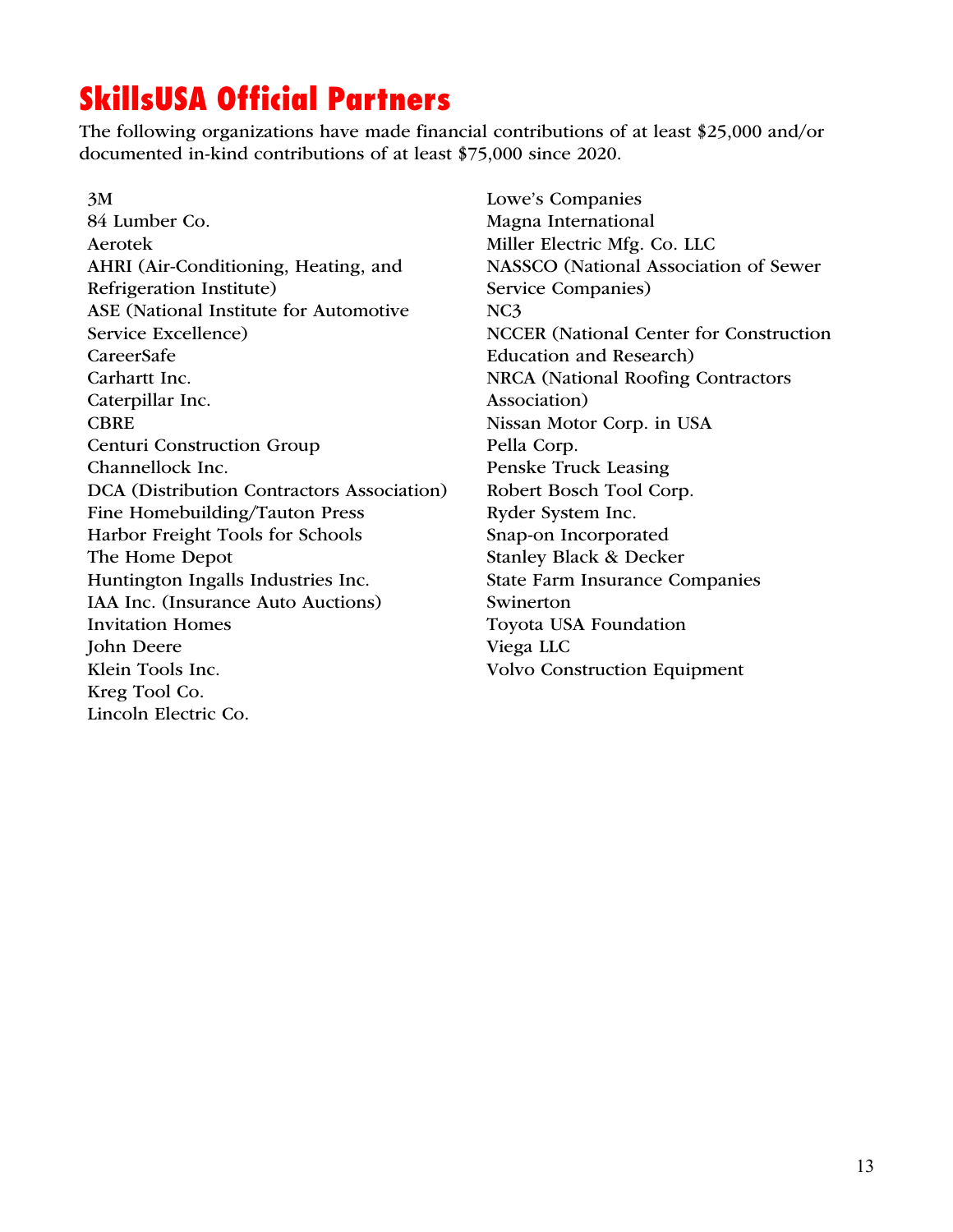# <span id="page-14-0"></span>"Why SkillsUSA?" Talking Points and Survey Data

The following topic points can be raised for the listed audience when promoting the value of SkillsUSA. Survey data related to SkillsUSA involvement follows the list of talking points.

#### **Parents**

Why would a parent want their child involved in SkillsUSA? Their child can:

- Participate in meaningful career exploration.
- Be part of a high-quality peer group.
- Take advantage of internship, mentorship and employment opportunities.
- Learn useful skills to be self-sufficient and self-supporting.
- Discover opportunities for scholarships, grants or prizes.
- Avoid unnecessary student loan debt.
- Become a more highly engaged student and citizen.
- Make education and career choices that are validated by industry.

#### **Teachers**

Why should a teacher join SkillsUSA? Teachers can:

- Connect the CTE program to industry professionals who represent in-demand careers.
- Document career readiness in students who graduate from CTE programs.
- Utilize SkillsUSA classroom management resources, enabling the teacher to focus on teaching.
- Engage students in their learning with hands-on instruction and skill application in the classroom and chapter.
- Keep students in school by engaging them in learning and bringing relevancy to content.
- Motivate all students to reach their potential and measure student growth.
- Provide practical tools and assessments to ensure every student is career ready.
- Save time by using turnkey SkillsUSA educational resources.
- Receive administrator/community support for their training program.
- Earn state and national recognition and chapter or CTE program grants.
- Participate in professional development and peer networking.
- Connect with program graduates/alumni for program support.
- Use intentional strategy/guided instruction in SkillsUSA Framework integration.

### **Students**

Why should a student join SkillsUSA? Students can:

- Develop career-readiness skills demanded by business and industry.
- Participate in and learn to lead experiences ideal to share on résumé.
- Explore career options and develop a customized future career path.
- Obtain scholarships and work opportunities.
- Network with peers, teachers, mentors and industry representatives.
- Achieve a sense of accomplishment and belonging.
- Participate in leadership development including teamwork and communications.
- Practice hands-on application of skills.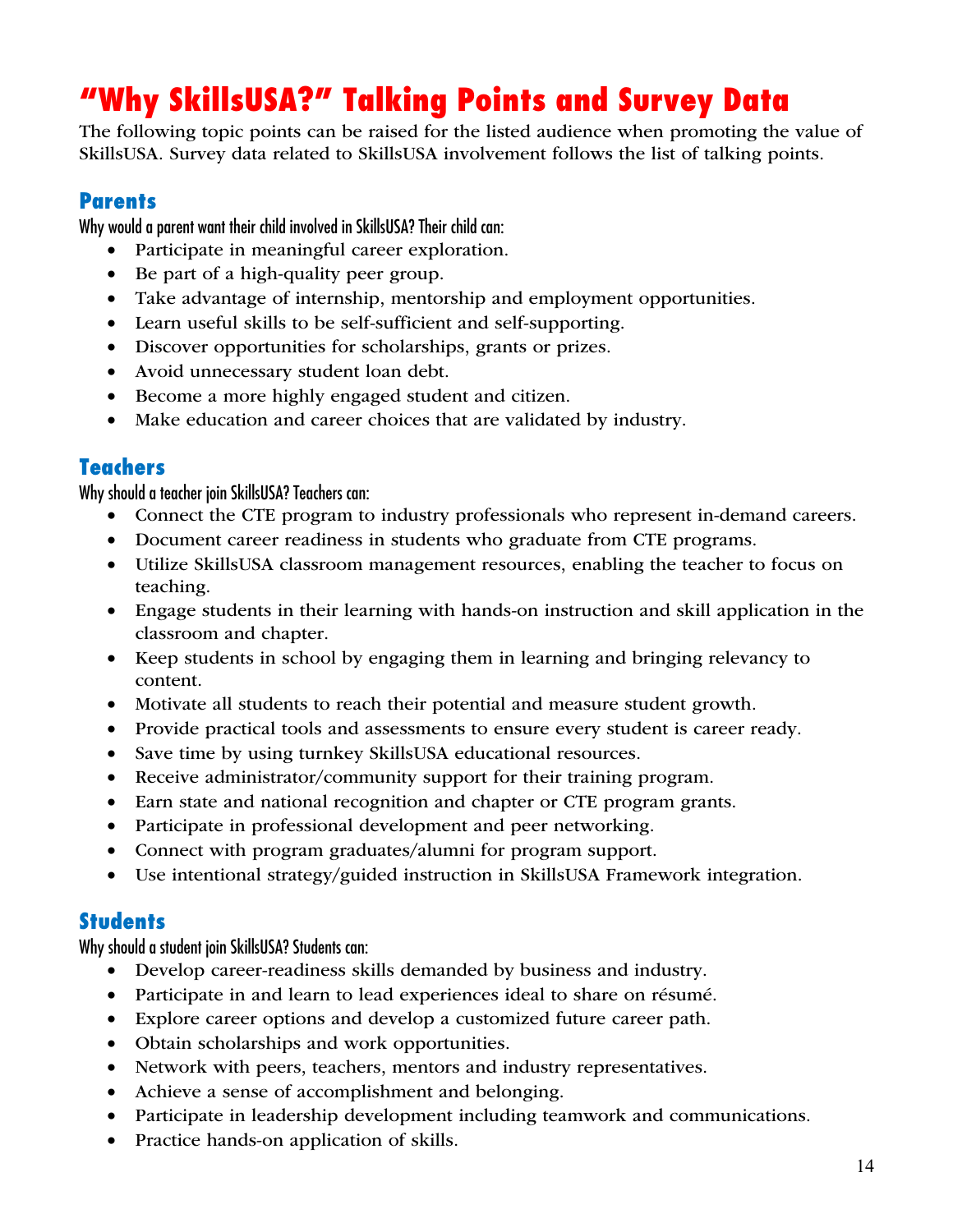- <span id="page-15-0"></span>• Participate in local, state or national competitions.
- Be prepared and ready with the skills needed to be successful and to advance on the job.
- Have fun!

# Administrators

Why would administrators want their schools involved with SkillsUSA? Through SkillsUSA, administrators can:

- Provide teachers with support, professional development and recognition.
- Gain community support for their school and programs.
- Build positive, professional connections.
- Measure school/program success against state and national standards.
- Demonstrate consistent and increased achievement.
- Help students build transferable skills.
- Provide credentialing opportunities for students and teachers.
- Keep students in school and highly engaged, resulting in fewer disciplinary issues.
- Create more workforce placements.
- Meet Perkins V and ESSA requirements.

# Business and Industry

Why would an employer want to become involved with SkillsUSA? Through SkillsUSA, employers can:

- Expand the pipeline of talented entry-level workers for their company and industry.
- Hire students who have learned personal, workplace and technical skills.
- Recruit employees who have already earned industry or workplace credentials.
- Retain these skilled employees, saving time and ensuring greater profitability.
- Build brand loyalty among students and families.
- Create entrepreneurial connections with students.
- Network with others within their industry.
- Provide internships, mentorship opportunities or apprenticeships.
- Create community networks and build positive public relations for their company.

# Counselors

Why would counselors want their schools involved in SkillsUSA? Counselors can:

- Identify student interest and develop career pathways.
- Support career planning and guidance efforts.
- Help students graduate with workplace credentials.
- Foster workplace/work-based learning experiences.
- Expand their knowledge of career opportunities.
- Serve students involved in multiple career clusters via one organization.
- Help students earn scholarships and connections to business and industry.
- Support CTE teachers more effectively.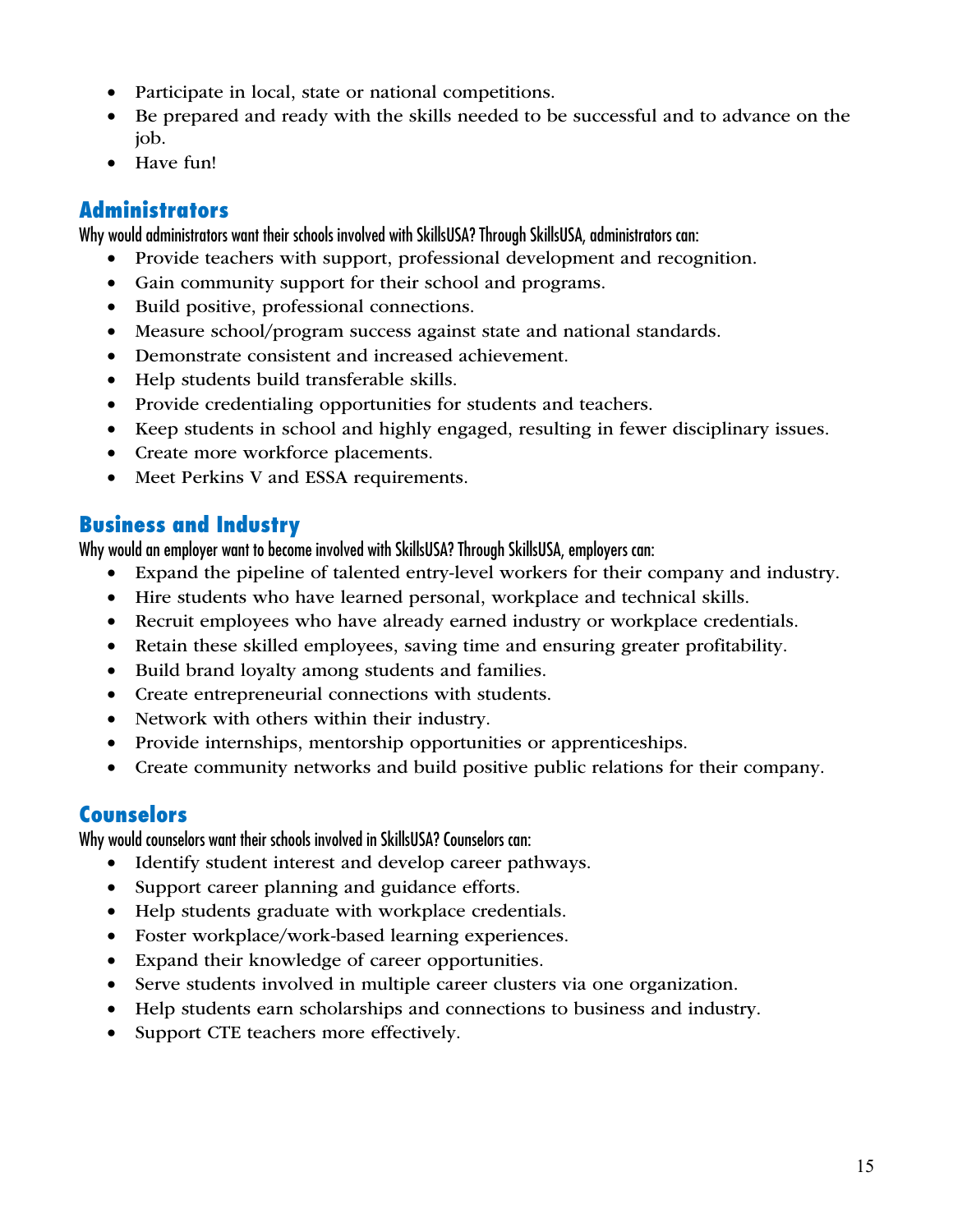# <span id="page-16-0"></span>CTE Participation and Academic Success

Below is the current information from the Association for Career and Technical Education (ACTE) concerning the relationship between CTE participation and academic success.

- Taking one CTE class for every two academic classes minimizes the risk of students dropping out of high school.
- The average high school graduation rate for students concentrating in CTE programs is 93%, compared to an average national freshman graduation rate of 80%.
- 91% of high school graduates who earned 2-3 CTE credits enrolled in college.
- ACTE QUOTE: "High school students involved in CTE are more engaged, perform better and graduate at higher rates."
- Students can attend public community and technical colleges for a fraction of the cost of tuition at other institutions (\$3,500 to \$5,000 on average).
- According to research in Texas, Colorado and Virginia, graduates with technical or applied science associate degrees out-earn bachelor's degree holders by as much as \$11,000 per year.
- 27% of people with less than an associate degree including licenses and certificates — earn more than the average bachelor's degree recipient.
- ACTE QUOTE: "Postsecondary CTE fosters postsecondary completion and prepares students and adults for in-demand careers."
- For more ACTE stats and information: *https://tinyurl.com/acte-stats*.

# National Research Center for College and University Admissions (NRCCUA) Survey 2019-20\*

NRCCUA partners with SkillsUSA, other student organizations and colleges to offer proprietary research, analysis and advising services to support decision-making throughout the student lifecycle. This survey was conducted during the 2019-20 school year in an educational setting with 502,244 participants, of which 18,300 were self-reported SkillsUSA members.

*\*Research not conducted in 2020-21 due to pandemic.*

#### SkillsUSA Framework Skills Acquired

A study of 18,300 SkillsUSA members in the 2019-20 school year indicates that our students are acquiring significant Framework skills from their career and technical coursework:

- Planning, organizing and management (62%).
- Teamwork (57%).
- Work ethic (55%).
- Leadership (50%).
- Professionalism (45%).
- Communication (45%).
- Multicultural sensitivity and awareness (42%).
- Decision making (39%).
- Adaptability/flexibility (38%).
- Integrity (35%).
- Responsibility (20%).
- Self-motivation (16%).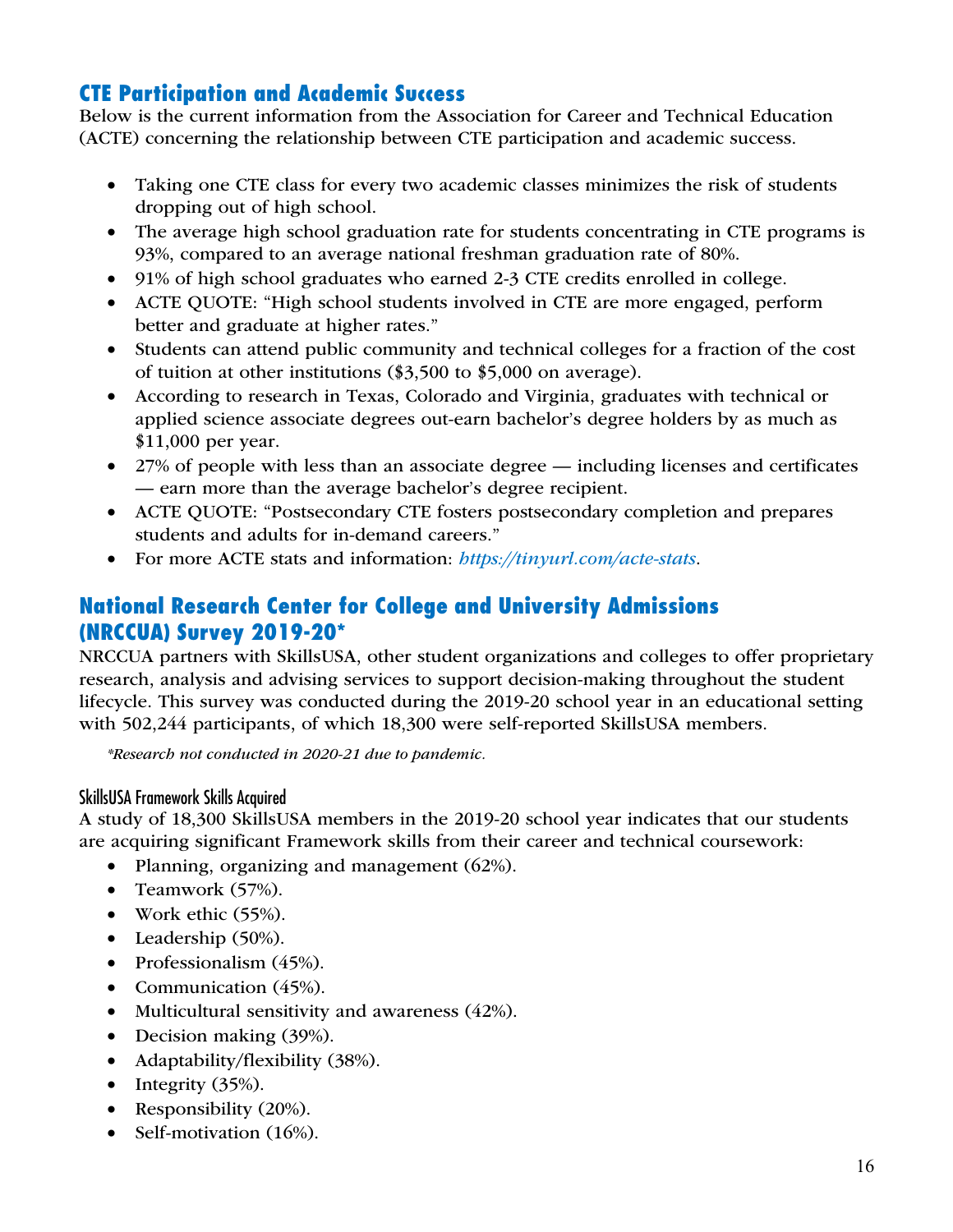#### <span id="page-17-0"></span>SkillsUSA Member Profile

SkillsUSA members who took the survey said they are:

- Enrolled in a career and technical education program (70%).
- Enrolled in an honors program (28%).
- Currently taking college-credit classes (23%).
- Currently taking Advanced Placement (AP) classes (20%).
- Self-reported B-average students (49%).
- Self-reported A-average students (36%).
- First-generation college-bound (60%).

#### Benefits of CTE Coursework Cited

- Helped improve my grades (54%).
- Gave me a better understanding of my career plans (57%).
- Provided a better understanding of future education plans (41%).
- Helped me prepare academically for a career (37%).
- Fostered my desire to own a business (17%).

#### Self-Reported Future Education Plans

- Pursue a CTE career path (52%).
- Attend a four-year college (44%).
- Attend a technical or career college (15%).
- Attend a community college (15%).
- Enter the workforce after high school (11%).
- Enter the military (6%).
- Pursue an apprenticeship or other certification (4%).

# Independent Survey by Educational Research Center of America (ERCA) in cooperation with the Manufacturing Institute and SkillsUSA

Compared with students not enrolled in a career and technical student organization (CTSO), SkillsUSA members are:

- 25% more likely to meet potential employers through job site visits.
- 24% more likely to participate in career fairs.
- 43% more likely to attend guest lectures.
- 31% more likely to participate in competitions.
- 31% more likely to try job shadowing.
- 10% more likely to experience mentoring.

#### Further data from ERCA survey:

• 70% of SkillsUSA members say CTE participation improved their GPA.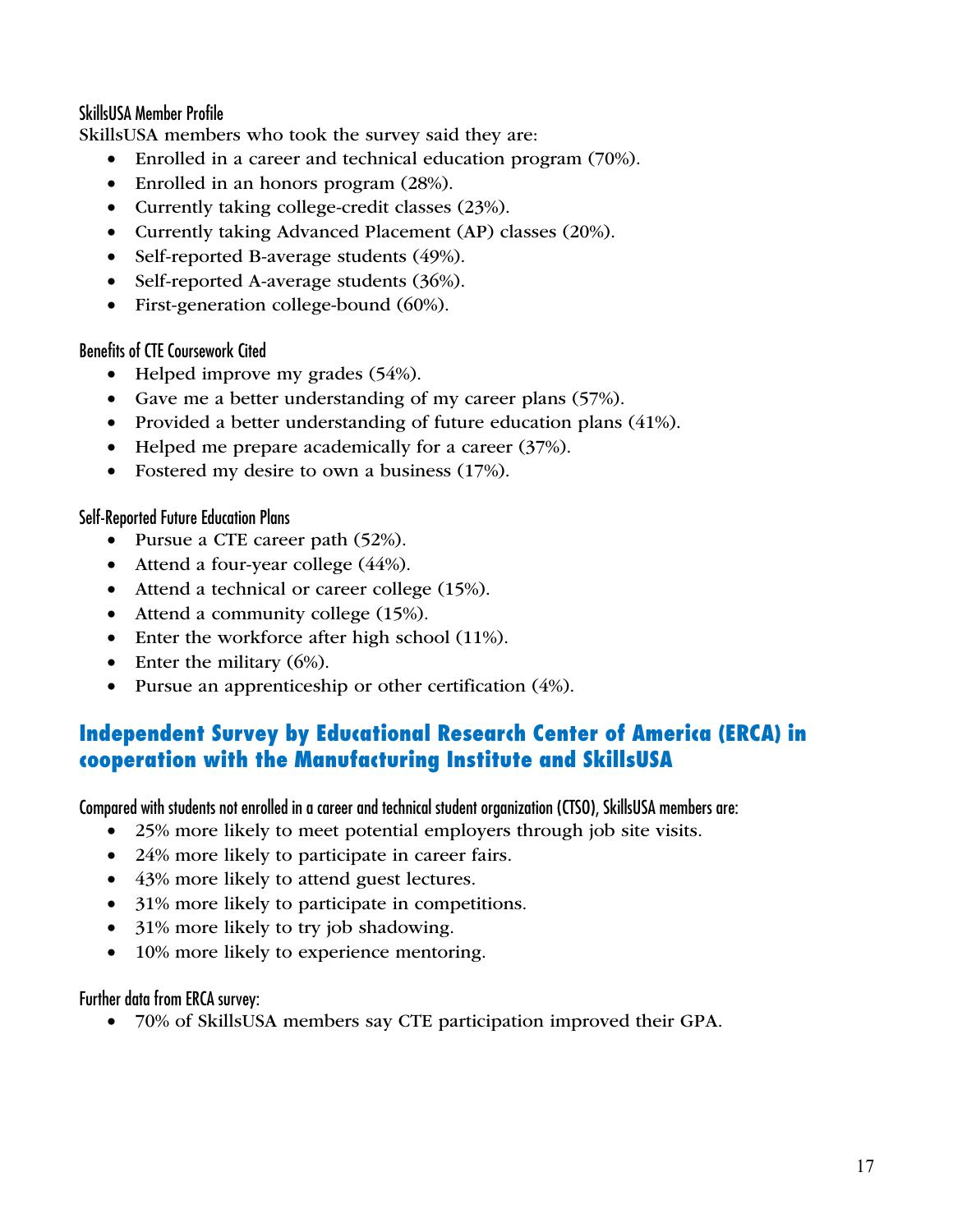# <span id="page-18-0"></span>Quotes About SkillsUSA

### Partners, Celebrities and Government Representatives

"The thing about SkillsUSA that's so cool, and the reason that my foundation has supported it for years, is that it is deliberately focused on celebrating a skill. Three million jobs right now exist in the trades and transportation and commerce. The skills gap is real. Training kids and getting them excited to do the jobs that exist ought to be job one. SkillsUSA does that in a big way."

#### *—Mike Rowe, mikeroweWORKS Foundation*

"SkillsUSA's work is very personal to me. I'm a proud graduate of H.C. Wilcox Technical High School, where I studied automotive engineering. [SkillsUSA students] are our future craft professionals, engineers, technicians, environmental engineers, energy entrepreneurs, health care professionals, lawmakers, teachers and business owners. [They] will enable our nation to emerge from this pandemic stronger and more resilient than ever."

#### *— Miguel Cardona, U.S. Secretary of Education*

"I love Skills Canada and SkillsUSA, because they really make young people who are part of the trades feel like rock stars. We need more of that, to really celebrate the young people who are dedicated to taking up the mantel of the trades."

#### *— Mike Holmes, TV host of "Holmes Makes it Right" and more, builder/contractor*

"There is abundant evidence that there is a scarcity of skills, and the robustness of a business depends on the availability of a skilled workforce. This is documented all over the world, and it is documented across the face of America today. So it's in your direct interest to invest in up-skilling the American workforce, which is what SkillsUSA does, and that helps you directly."

#### *— Nick Pinchuk, Chairman and CEO, Snap-on Incorporated*

"SkillsUSA students are in demand and they are better equipped than anyone out there. This organization improves lives and is indeed creating a better world."

#### *— Jim Lentz, CEO, Toyota Motor North America Inc.*

"I've hired two people lately who won their class in SkillsUSA state competitions, so I try to put my money where mouth is with respect to supporting SkillsUSA. What a great initiative. You know if someone's top of the class in SkillsUSA that you've got a great person." *— Brad Keselowski, Champion NASCAR Driver* 

"SkillsUSA does so many great things for America. It promotes a pathway to opportunity, but it does more than that. Career and technical education creates a culture of continuous learning. For too long, we've had this bias and this stigma that these are second-class jobs, and they're not; these are the jobs that built this nation and made us strong, so I think SkillsUSA is sending a very positive message to the majority of the workforce in this nation that they should be very proud and feel good about how they're making their earnings today." *— Rep. Glenn Thompson (R-Pa.)*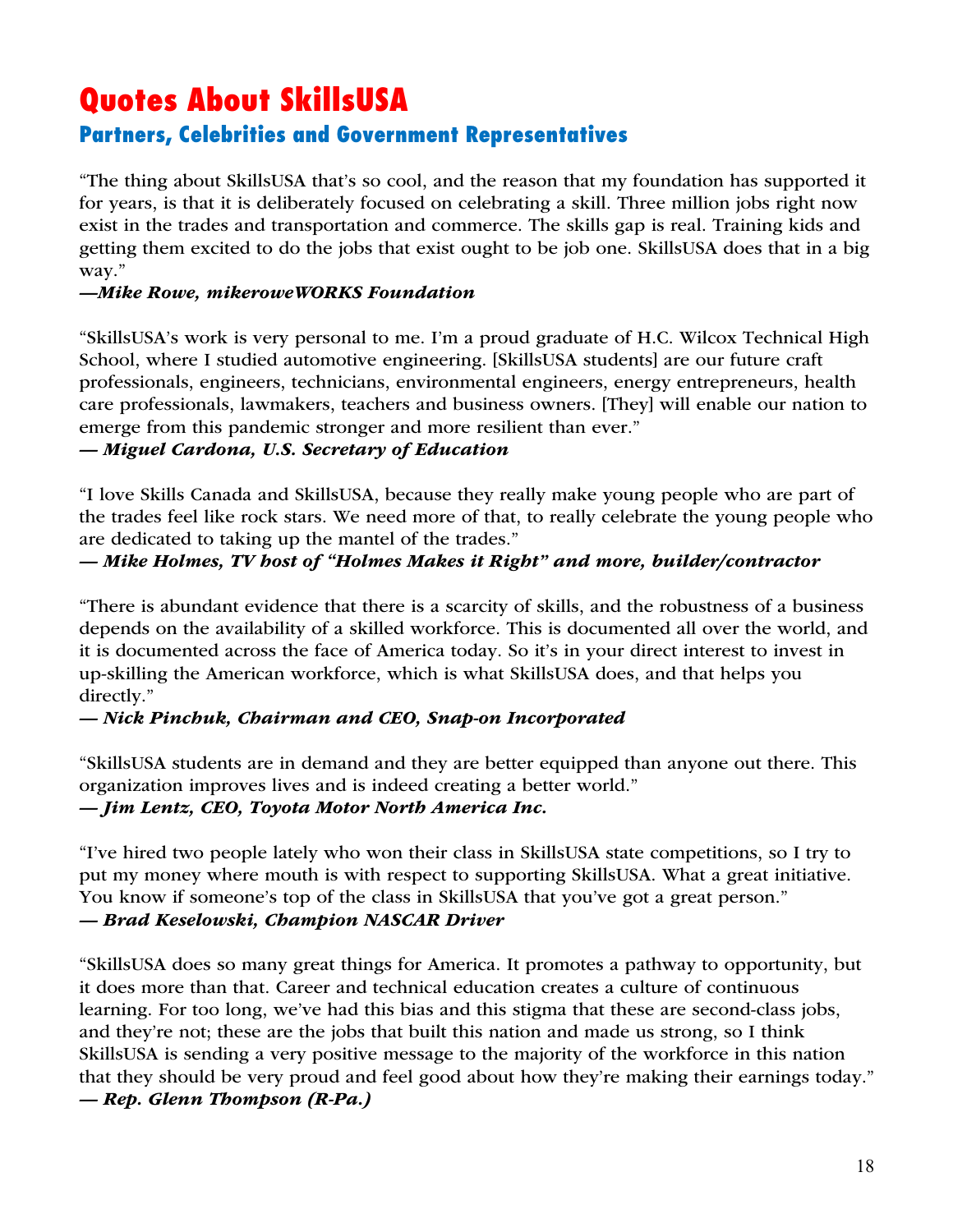"It costs a lot of money to hire somebody into a job. There's investment, there's time, and then when you don't get the productivity out of them, they leave your organization or they don't possess the skills that you need. It's very costly to you, because you've lost time and money working with that particular individual. So organizations like SkillsUSA that are producing some real quality people that are at entry level that can come into our industry, that really saves us a lot of time and a lot of money."

#### *— Fred Murphy, Manager of Service Training Development, Cummins*

"When I'm sitting across the table interviewing you, I want some confidence in who you are, what skills you have, and what I know is, SkillsUSA teaches that. It teaches that pride and dignity at work. It teaches that self-confidence that you're going to have to have." *— John Hinesley, Director of Sales, Meritor*

"We see SkillsUSA as a vehicle to raise the bar in training programs at the high school and postsecondary level to make certain that instructors are teaching skills that are in demand in our industry with equipment that's comparable to what people are going to need to know how to operate when they get on the job."

#### — *James Wall, Director, National Institute for Metalworking Skills*

"If you spend time with the young men and women in SkillsUSA and you see just how talented they are, you become very optimistic about the future." *— Gen. Jeffrey Snow, U.S. Army*

"SkillsUSA is very important in developing the next generation of the workforce. It is because they're able to develop a total student, not just one with skilled training but one that has a level of professionalism that can go into any industry. That's what sets them apart from everyone else. It's the ability to take a student, to train them with the skills that they need, and to give them the level of professionalism, the polish, that they'll need to be successful in whatever industry they go on to."

#### *— Kaye Morgan-Curtis, Principal Consultant, the Changemakers Commission*

"Listen; if you're a sponsor and you want to consider working with SkillsUSA, you need to understand this is a long-term ROI. We're convincing students to consider the trades. So we're providing for you the opportunity for your future consumers as well as your future employees."

#### *— Kayleen McCabe, TV host, Contractor and Marketer*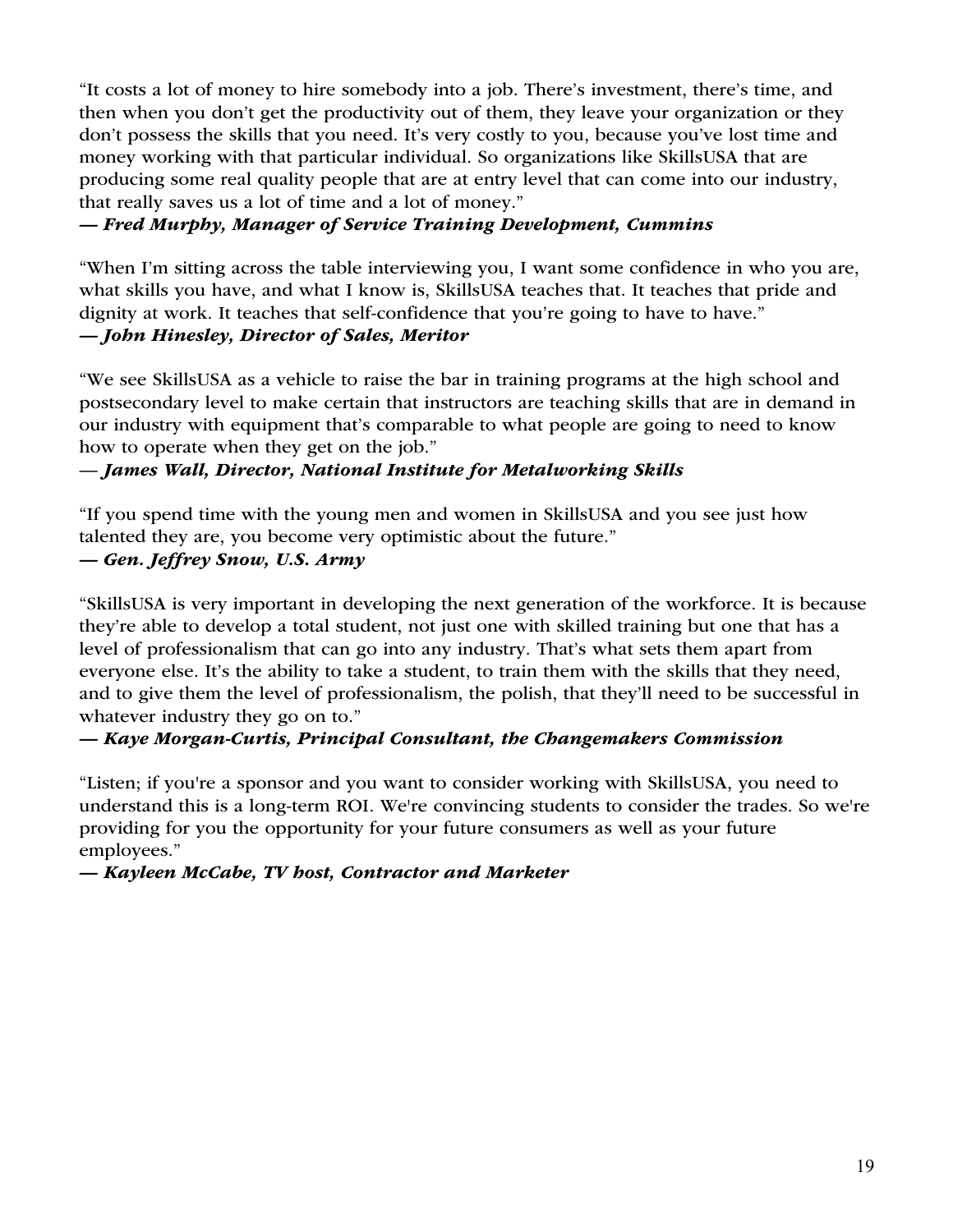# <span id="page-20-0"></span>**Students**

"Before I joined SkillsUSA, I wasn't involved in my class at all. I didn't really talk to anybody. I just did my work and left. And then I joined SkillsUSA, I became an officer in my club, in my chapter, and I met a whole bunch of friends. I started to talk to people more. I'm so much more a leader now. I am a totally different person now since I've joined SkillsUSA. I like myself now. It's like a breath of fresh air."

*— Jocelyn Hall, Temple Bay Technical High School, Tampa, Fla.*

"The employability and leadership skills — and just the motivation and the confidence you get from involvement with SkillsUSA — is amazing," she says. "It helped me to have a feeling of worth. It is where I started."

*— Former student Brice Harader-Pate, Tulsa, Okla.*

"I learned to look at myself differently in SkillsUSA. I truly believed in myself for the first time, because I saw that others believed in me."

*— Former student Paravi Das, Academies of Loudoun, Va.*

"I was the quiet kid in high school. Because of SkillsUSA, I jumped out of the box, and now I'm talking with senators. SkillsUSA changes you entirely. I'm not the quiet kid anymore, I'm out there, and I just want to show others that they can do that, too."

*— Luke Stell, SkillsUSA New York historian at WLTI 2019*

"I feel like if I was destined to be successful before SkillsUSA, I'm destined to be successful times two because of the people I'm getting to know and the connections I get to be part of. SkillsUSA helps me define myself as a better leader, guiding other people and knowing that, yes, you can come from a rough childhood, but there's always a light at the end of the tunnel."

*— Former student Jessica Ramirez, McGavock High School, Tenn.*

"Really, the whole dynamic of SkillsUSA, it's just a very positive, empowering group, and I'm very thankful to be a part of it. SkillsUSA challenges you, I think, far more, to compete not only with yourself, but at a state level, at a national level, to see how far you can go to be the best that you can be. I don't think there's anything more empowering than that." *— Angela Philpot, Gwinnett Tech, Ga.* 

"SkillsUSA has changed my life. Once I knew I had what it took to achieve my goals, it was easy to dive in headfirst."

*— David Sonnier, SOWELA Technical Community College, La.*

"SkillsUSA has always done a great job of being very inclusive to women in every trade and competition."

*— Maci Key, Wallace State Community College, Ala.*